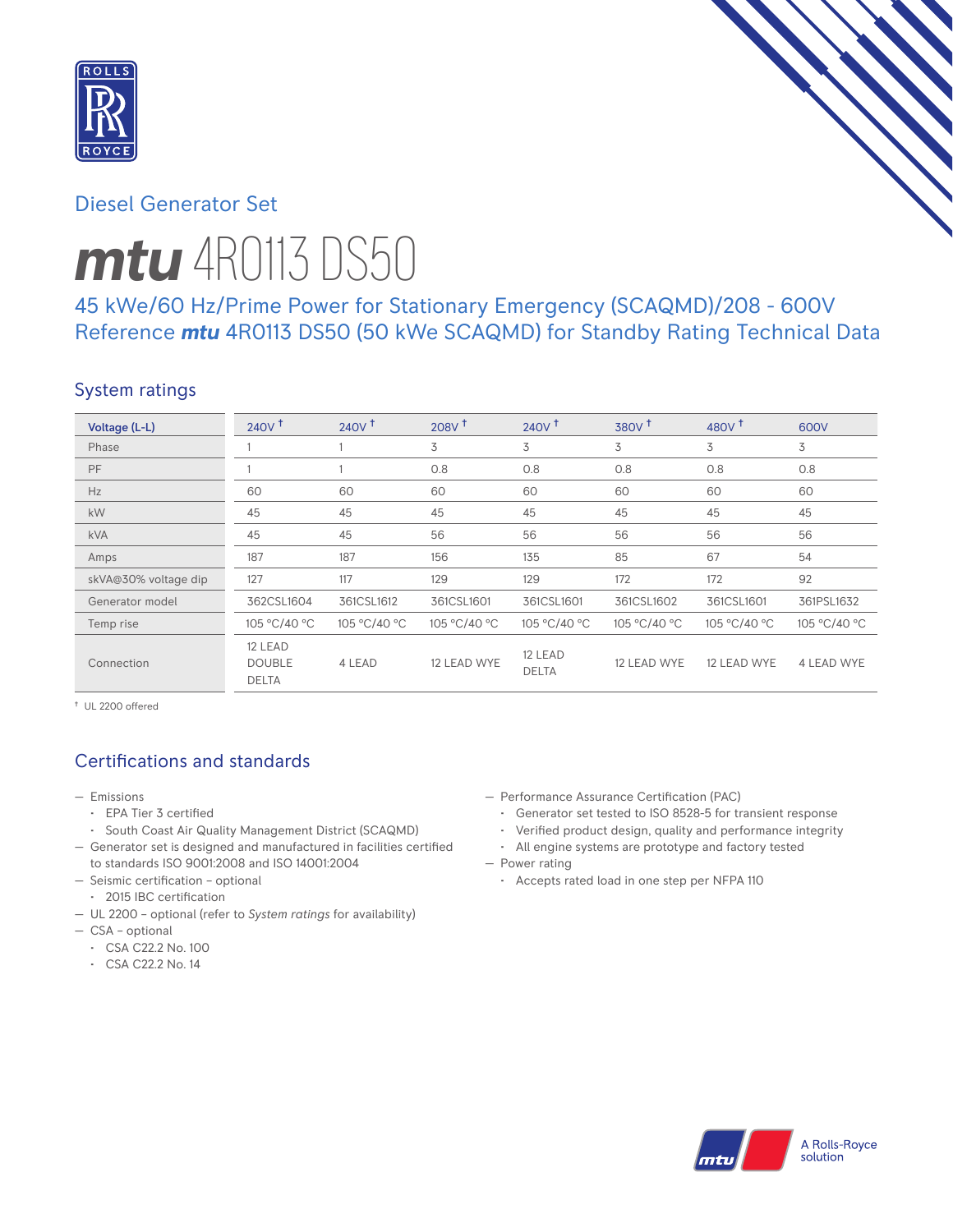# Standard features \*

- Single source supplier
- Global product support
- Two (2) Year/3,000 Hour Basic Limited Warranty
- 4045TF290J diesel engine
	- 4.5 liter displacement
	- Mechanical injection pump
	- 4-cycle
- Engine-generator resilient mounted
- Complete range of accessories
- Cooling system
- Integral set-mounted
	- Engine-driven fan

# Standard equipment \*

## Engine

- Air cleaner
- Oil pump
- Oil drain extension and shut-off valve
- Full flow oil filter
- Fuel filter with water seperator
- Jacket water pump
- Thermostat
- Blower fan and fan drive
- Radiator unit mounted
- Electric starting motor 12V
- Governor mechanical droop
- Base formed steel
- SAE flywheel and bell housing
- Charging alternator 12V
- Battery box and cables
- Flexible fuel connectors
- Flexible exhaust connection
- EPA certified engine

## **Generator**

- NEMA MG1, IEEE, and ANSI standards compliance for temperature rise and motor starting
- Self-ventilated and drip-proof
- Superior voltage waveform
- Solid state, volts-per-hertz regulator
- $\pm$  1% voltage regulation no load to full load
- Brushless alternator with brushless pilot exciter
- 4 pole, rotating field
- 105 °C maximum prime temperature rise
- 1-bearing, sealed
- Flexible coupling
- Full amortisseur windings
- 125% rotor balancing
- 3-phase voltage sensing
- 100% of rated load one step
- 5% maximum total harmonic distortion
- Generator
	- Brushless, rotating field generator
	- 2/3 pitch windings
	- 300% short circuit capability with optional Permanent Magnet Generator (PMG)
- Digital control panel(s)
	- UL recognized, CSA certified, NFPA 110
	- Complete system metering
	- LCD display

## Digital control panel(s)

- Digital metering
- Engine parameters
- Generator protection functions
- Engine protection
- Windows®-based software
- Multilingual capability
- Communications to remote annunciator
- Programmable input and output contacts
- UL recognized, CSA certified, CE approved
- Event recording
- IP 54 front panel rating with integrated gasket
- NFPA 110 compatible

\* Represents standard product only. Consult the factory/*mtu* Distributor for additional configurations.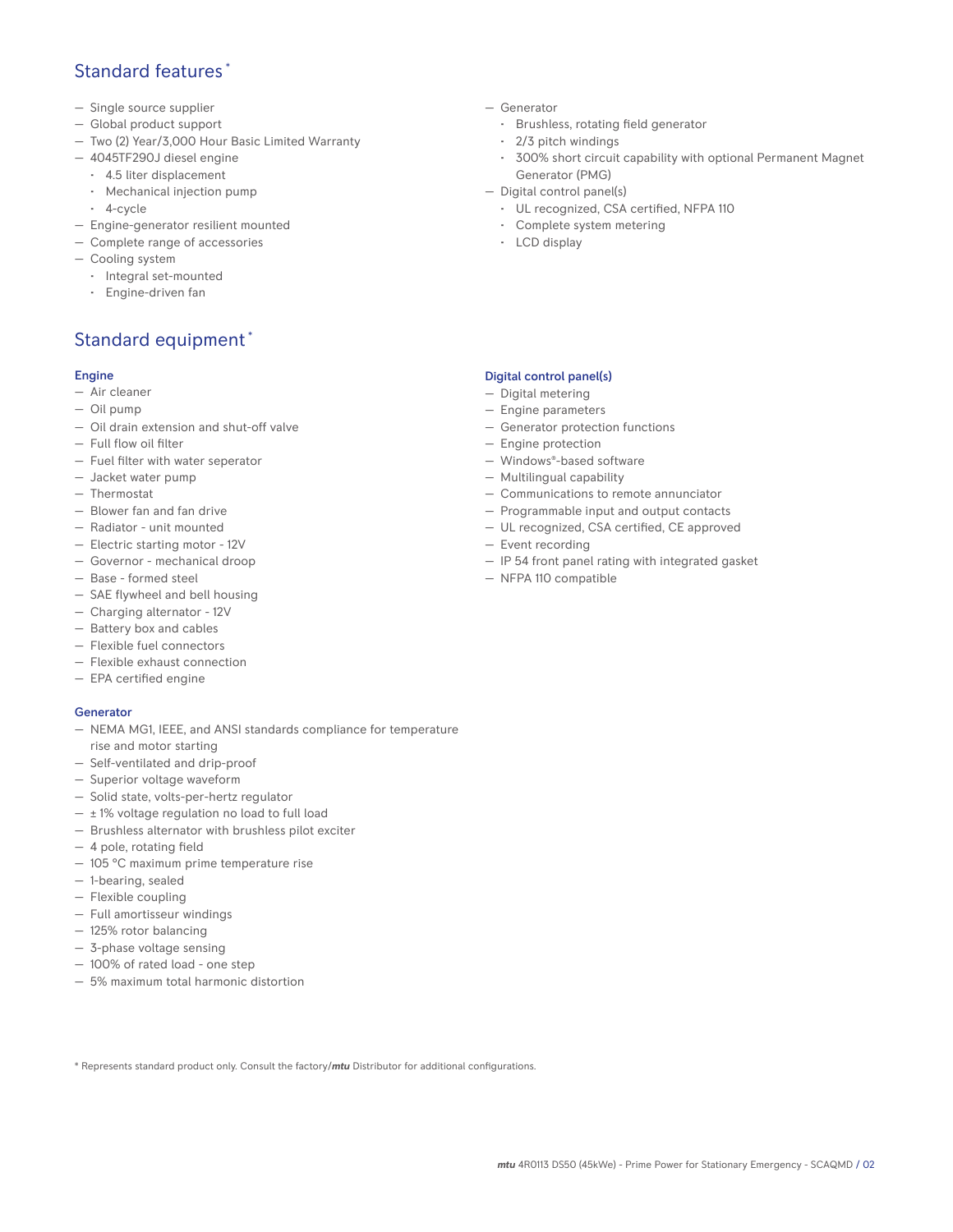# Application data

## Engine

| Manufacturer                         | John Deere       |
|--------------------------------------|------------------|
| Model                                | 4045TF290J       |
| Type                                 | 4-cycle          |
| Arrangement                          | 4-inline         |
| Displacement: $L$ (in <sup>3</sup> ) | 4.5(275)         |
| Bore: cm (in)                        | 10.6(4.19)       |
| Stroke: cm (in)                      | 12.7(5)          |
| Compression ratio                    | 19:1             |
| Rated rpm                            | 1.800            |
| Engine governor                      | mechanical droop |
| Maximum power: kWm (bhp)             | 50 (67)          |
| Steady state frequency band          | ± 0.5%           |
| Air cleaner                          | dry              |
|                                      |                  |

## Liquid capacity

| Total oil system: L (gal)             | 13(3.4)  |
|---------------------------------------|----------|
| Engine jacket water capacity: L (gal) | 8.5(2.3) |
| System coolant capacity: L (gal)      | 18.9(5)  |

### Electrical

| Electric volts DC                                            | 12  |
|--------------------------------------------------------------|-----|
| Cold cranking amps under -17.8 $^{\circ}$ C (O $^{\circ}$ F) | 925 |
| Batteries: group size                                        | .31 |
| Batteries: quantity                                          |     |
|                                                              |     |

## Fuel system

| $3/8"$ NPT   |
|--------------|
| $3/8$ " NPT  |
| 1.8(6)       |
| diesel #2    |
| 112.8 (29.8) |
|              |

#### Fuel consumption

| ו טטו טטווטטווואַנוטוו<br>At 100% of power rating: L/hr (gal/hr)<br>At 75% of power rating: L/hr (gal/hr)                                         | 14.2(3.8)<br>10.9(2.9) |
|---------------------------------------------------------------------------------------------------------------------------------------------------|------------------------|
| At 50% of power rating: L/hr (gal/hr)                                                                                                             | 7.4(2)                 |
| Cooling - radiator system<br>Ambient capacity of radiator: °C (°F)                                                                                | 50 (122)               |
| Maximum restriction of cooling air:<br>intake and discharge side of radiator: kPa (in. H <sub>2</sub> O)<br>Water pump capacity: L/min (gpm)      | 0.12(0.5)<br>144 (38)  |
| Heat rejection to coolant: kW (BTUM)                                                                                                              | 29 (1,651)             |
| Heat radiated to ambient: kW (BTUM)<br>Fan power: kW (hp)                                                                                         | 5.8 (327)<br>1.6(2.2)  |
| Air requirements                                                                                                                                  |                        |
| Aspirating: *m <sup>3</sup> /min (SCFM)<br>Air flow required for radiator                                                                         | 4.3 (152)              |
| cooled unit: *m <sup>3</sup> /min (SCFM)<br>Remote cooled applications; air flow required for<br>dissipation of radiated generator set heat for a | 117 (4,088)            |
| maximum of 25 °F rise: *m <sup>3</sup> /min (SCFM)                                                                                                | 21 (738)               |
| * Air density = $1.184 \text{ kg/m}^3$ (0.0739 lbm/ft <sup>3</sup> )                                                                              |                        |
| <b>Exhaust system</b>                                                                                                                             |                        |
| Gas temperature (stack): °C (°F)<br>Gas volume at stack temperature: m <sup>3</sup> /min (CFM)<br>Maximum allowable back pressure at              | 506 (943)<br>12 (424)  |
| outlet of engine, before piping: kPa (in. H <sub>2</sub> 0)<br>Minimum allowable back pressure: kPa (in. H <sub>2</sub> 0)                        | 7.5(30)<br>N/A         |